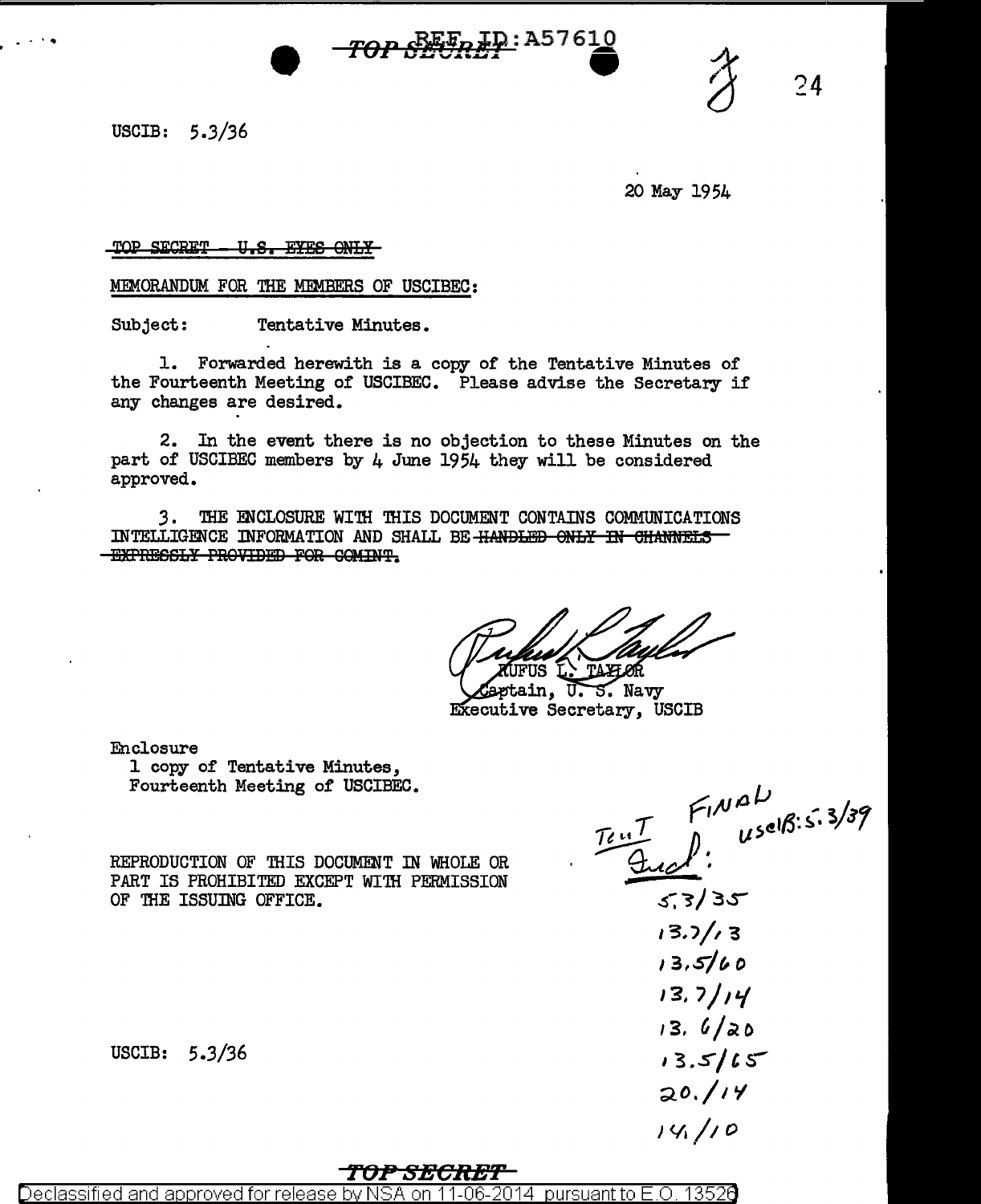## -GONFIDENTIAL - U.S. EYES ONLY

## MINUTES OF THE FOURTEEN'IH MEETING

REFILIDER-P14610

## OF THE

#### USCIB EXECUTIVE COMMITTEE

# Captain Rufus L. Taylor, USN, Chairman

PRESENT:

. '

 $\bullet$ 

 $\ddot{\phantom{a}}$ 

| <b>DEFENSE:</b> | Mr. Randolph V. Zander<br>(for Mr. William H. Godel)                                                                           |
|-----------------|--------------------------------------------------------------------------------------------------------------------------------|
| STATE:          | Mr. T. Achilles Polyzoides                                                                                                     |
| <u>FBI:</u>     | Mr. Victor P. Keay                                                                                                             |
| NSA:            | Captain Dwight M. Agnew, USN                                                                                                   |
| $CLA$ :         | (for Mr. Huntington D. Sheldon)                                                                                                |
| ARMY:           | Lt. Colonel Thomas E. Dougherty<br>(for Lt. Colonel Glen C. Long)                                                              |
| NAVY:           | Captain William M. McCormick                                                                                                   |
| AIR FORCE:      | Colonel Charles M. Townsend                                                                                                    |
| SECRETARIAT:    | Lt. Colonel Henry C. Simmons, USAF<br>Mrs. Daphne O. Tucker<br>Miss Regina Otto                                                |
| ALSO PRESENT:   | <b>OGA</b>                                                                                                                     |
| DEFENSE:        | Mr. Milton S. Zaslow                                                                                                           |
| STATE:          | Mr. Robert F. Packard                                                                                                          |
| NSA:            | Colonel John J. Davis, USA<br>Major Harry W. Astor, USA<br>Mr. Philip J. Patton<br>Mr. Benson K. Buffham<br>Mr. Cecil C. Corry |
| <b>CIA:</b>     |                                                                                                                                |

 $\epsilon$ ONFIDENTIAL

 $\bullet$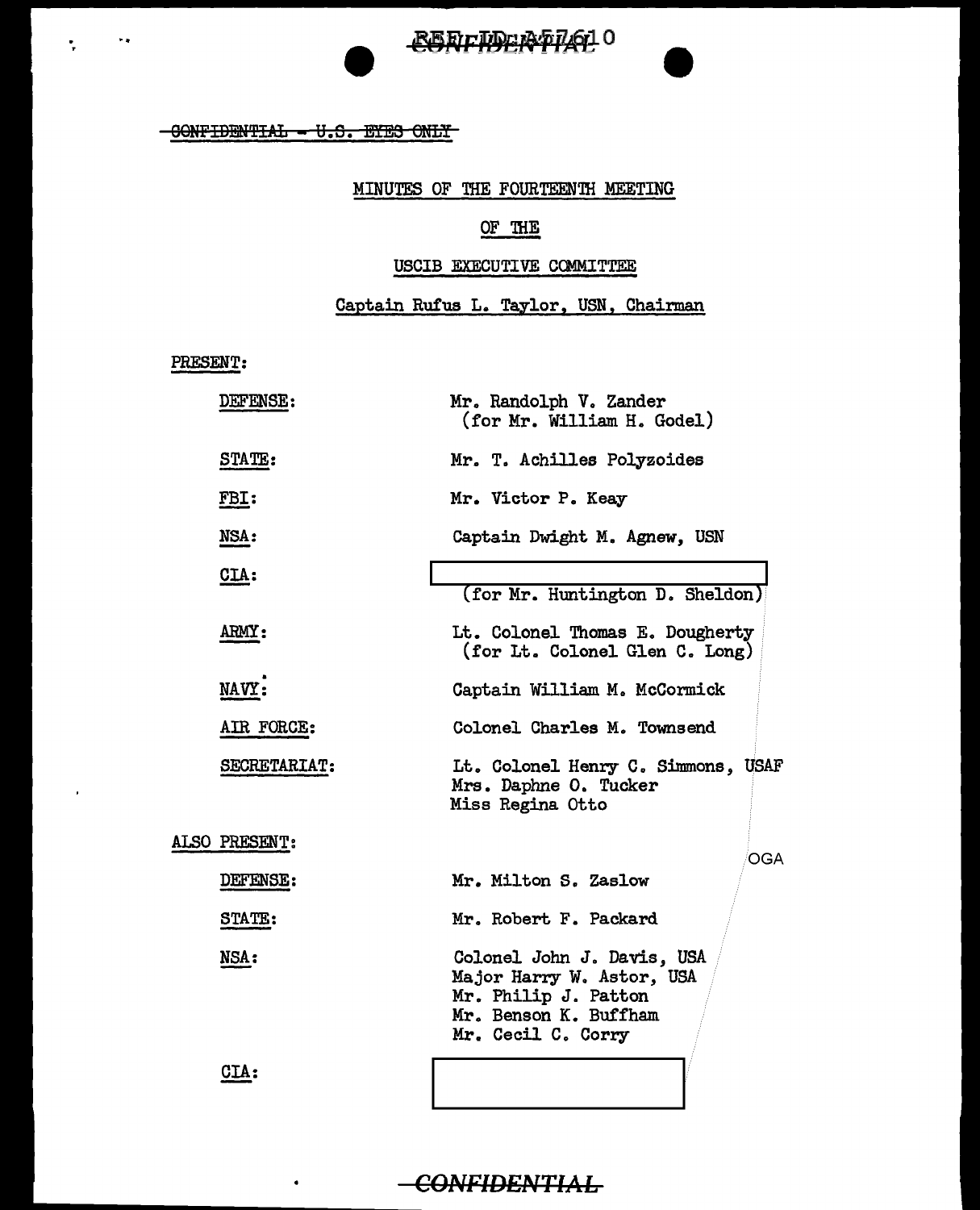

CONFIDENTIAL - U.S. EYES ONLY

 $\sim$  $\sim$ ÷.

| ARMY:      | Lt. Colonel Edwin E. McBride |
|------------|------------------------------|
| NAVY:      | Lt. Jane Misenhelter         |
| AIR FORCE: | Captain Allen T. Miller      |

The Fourteenth Meeting of the United States Communications<br>Intelligence Board Executive Committee was held at  $1400$  on 29 April 1954, in Room 2054, Que Building, CIA.

# -CONFIDENTIAL